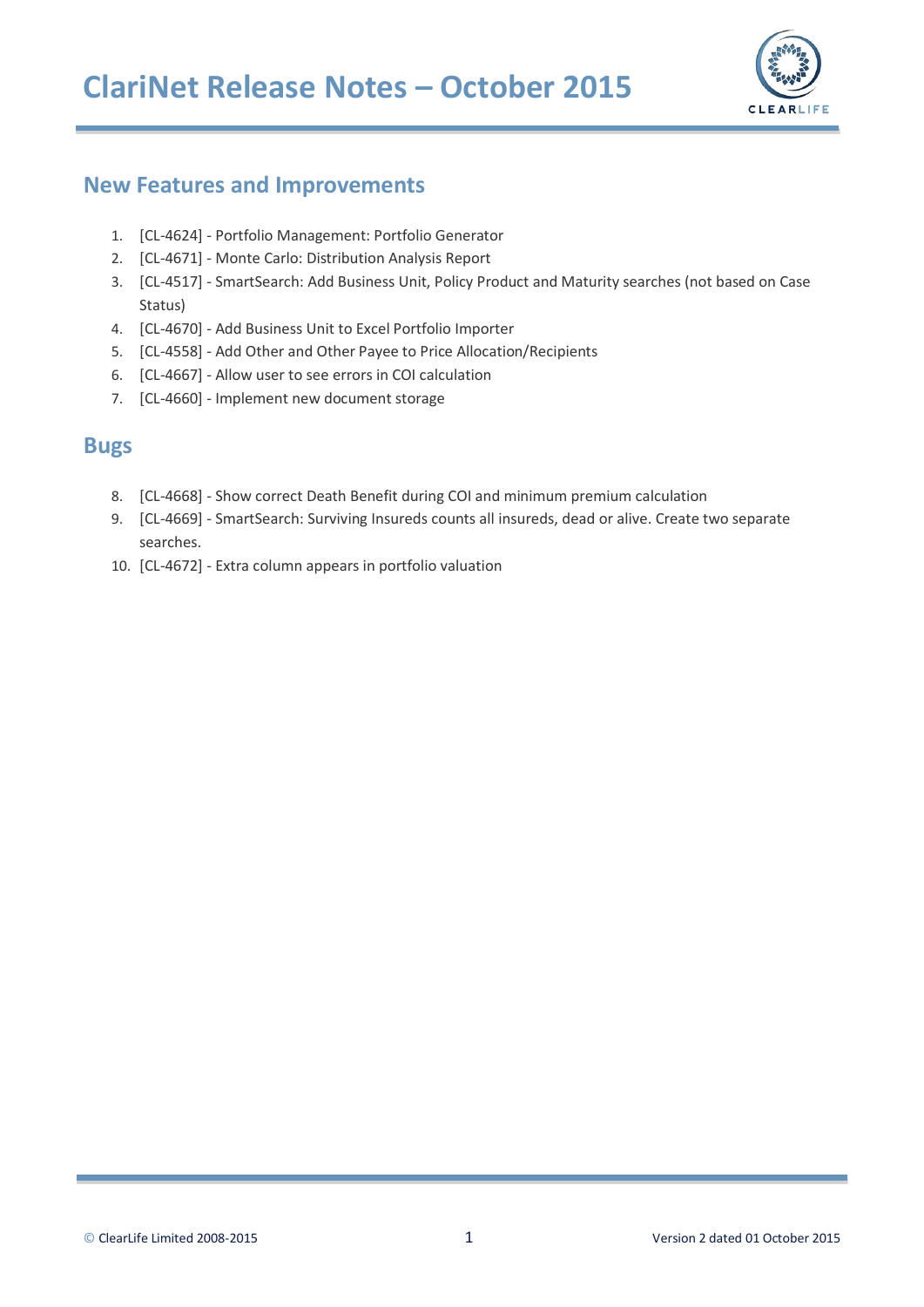

#### **1. [CL-4624] - Portfolio Management: Portfolio Generator**

A new feature has been added to the Portfolio Management module. This allows you to generate "dummy" portfolios (based on the characteristics of Cases in an existing Portfolio) and model the performance of those dummy portfolios from purchase through to maturity.

| C ClariNet<br>Cases - Insureds - Portfolios Admin - Help - News -  |               |              | demoinvestor,<br>Demo Investor    |                             |                               |           | Search -                    |
|--------------------------------------------------------------------|---------------|--------------|-----------------------------------|-----------------------------|-------------------------------|-----------|-----------------------------|
| ٠<br>Portfolios<br>Only Show Portfolios containing Case Reference: | <b>SEARCH</b> | <b>RESET</b> | Showing 1 Portfolio.<br>$\bullet$ |                             |                               |           |                             |
| Name                                                               |               |              | Go                                | <b>Valuation &amp; Risk</b> | <b>Export &amp; Reporting</b> | Servicing | <b>Liability Management</b> |
| O Default Folder <sup>7</sup><br><b>Dummy Portfolio</b>            |               |              | $QD -$                            | Portfolio<br>Generator      | 曲曲调                           | ≘ه        | $\approx$                   |

For information on this new functionality, please review the FAQ entitled "Portfolio Generator".

#### **2. [CL-4671] - Monte Carlo: Distribution Analysis Report**

A new Excel report has been added to the Monte Carlo page called "Distribution Analysis". This gives detailed statistical output showing the distribution of NPVs, total cash flows, death benefit cash flows and premium reserve requirements. The analysis includes mean, median and standard deviation values as well as a range of confidence intervals.

# **3. [CL-4517] - Advanced Search: Add Business Unit, Policy Product and Maturity searches (not based on Case Status)**

We have added Business Unit to the Advanced Search.

On the Admin/Case Setup page, you can define your own Business Units. These could be your company's internal departments, but you could also use this customizable list for funds, for example:

| <b>Business Units</b> | - 45               |                 |
|-----------------------|--------------------|-----------------|
| <b>Name</b>           | <b>Description</b> | Go              |
| Bank A                |                    | $Q_1K =$        |
| <b>ABC Funder</b>     |                    | $Q_1$ $Q_2$ $-$ |

To assign this value to a Case, use the Case tab on the Case Summary page:

| Case                           |                      |
|--------------------------------|----------------------|
| <b>ClariNet ID</b>             | 753669               |
| <b>Case Reference</b>          | Case 6688            |
| <b>Country of Ownership</b>    | <b>United States</b> |
| <b>State of Ownership</b>      | California           |
| <b>Policy Face Amount</b>      | 5.000.000 \$         |
|                                |                      |
| <b>Business Unit</b>           | <b>ABC Funder</b>    |
| <b>Irrevocable Beneficiary</b> |                      |

You can now search using this field too: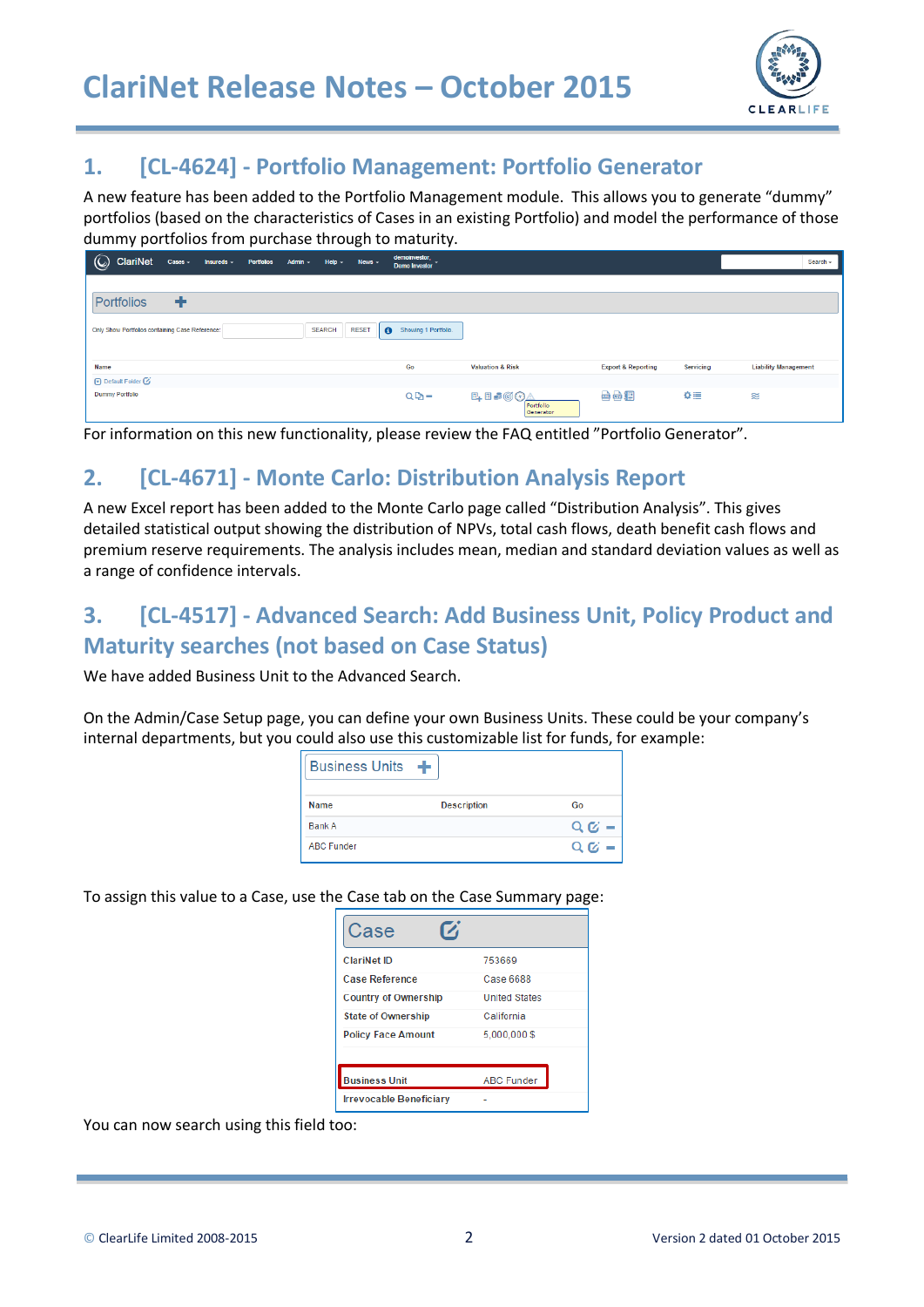# **ClariNet Release Notes – October 2015**



| Advanced Search        |                   |
|------------------------|-------------------|
| <b>X</b> Business Unit |                   |
|                        | <b>ABC Funder</b> |

Policy Products have also been added to the Advanced Search. They can be set up on the Admin/Policy Product page, or on the Policy page as you enter other Policy information.

| Advanced Search   x                              |                   |
|--------------------------------------------------|-------------------|
| $\mathbf{Q} \parallel \mathbf{x}$ Policy Product |                   |
|                                                  | TransUltra $EX -$ |

We have added some search criteria relating to policy maturity. These searches do not use the "Last Case Status" information. They relate solely to values entered on the Cost/Maturity tab and the Insured Date of Death (Case Summary page) as follows:

- Has Maturity Claim Pending (not Paid) = *One or two Insureds have passed (depending upon the Policy Type). Payment Date and NDB are empty.*

- Has Matured (Claim Pending or Paid) = *One or two Insureds have passed (depending upon the Policy Type). Whether the Maturity Claim has been paid or not is irrelevant.*

- Has Maturity Claim Paid = *Payment Date and NDB Payments are both entered.*

- Has Purchase Cost+Date = *Both fields are entered*.

| <b>Cost/Maturity</b>  |    |
|-----------------------|----|
| <b>Cost Basis</b>     |    |
| <b>Purchase Date</b>  |    |
| <b>Purchase Cost</b>  | \$ |
| <b>Other Costs</b>    | S  |
| <b>Maturity Claim</b> |    |
| <b>Payment Date</b>   |    |
| <b>Carrier Name</b>   |    |
| <b>Carrier Rating</b> |    |
| <b>NDB Payment</b>    | S  |
| Interest              |    |

| Policy<br>7                                      |                                       |
|--------------------------------------------------|---------------------------------------|
| <b>UPRC</b>                                      | PJSB583QDA                            |
| <b>Dolieu Number</b><br><b>OIIUV LAUSE DASIS</b> | Dolinu 4<br>M <sub>W</sub>            |
| <b>Joint Life Payout Type</b>                    | Second to die                         |
|                                                  |                                       |
|                                                  | <b>Insured Lives: Primary Insured</b> |
| CLID.                                            | IFGK102DBX                            |
| <b>Insured Reference</b>                         |                                       |
| <b>First Name</b>                                | Ted                                   |
| <b>Middle Name</b>                               |                                       |
| <b>Last Name</b>                                 | <b>Baker</b>                          |
| <b>SSN</b>                                       | 154-55-6490                           |
| <b>Date of Rirth</b>                             | 12/02/1928 (Age Today: 87)            |
| <b>Date of Death</b>                             |                                       |
| Gender                                           | Male                                  |
| <b>Country of Residence</b>                      | <b>United States</b>                  |
| <b>State of Residence</b>                        | Alabama                               |
| <b>Settlement Date</b>                           |                                       |
|                                                  |                                       |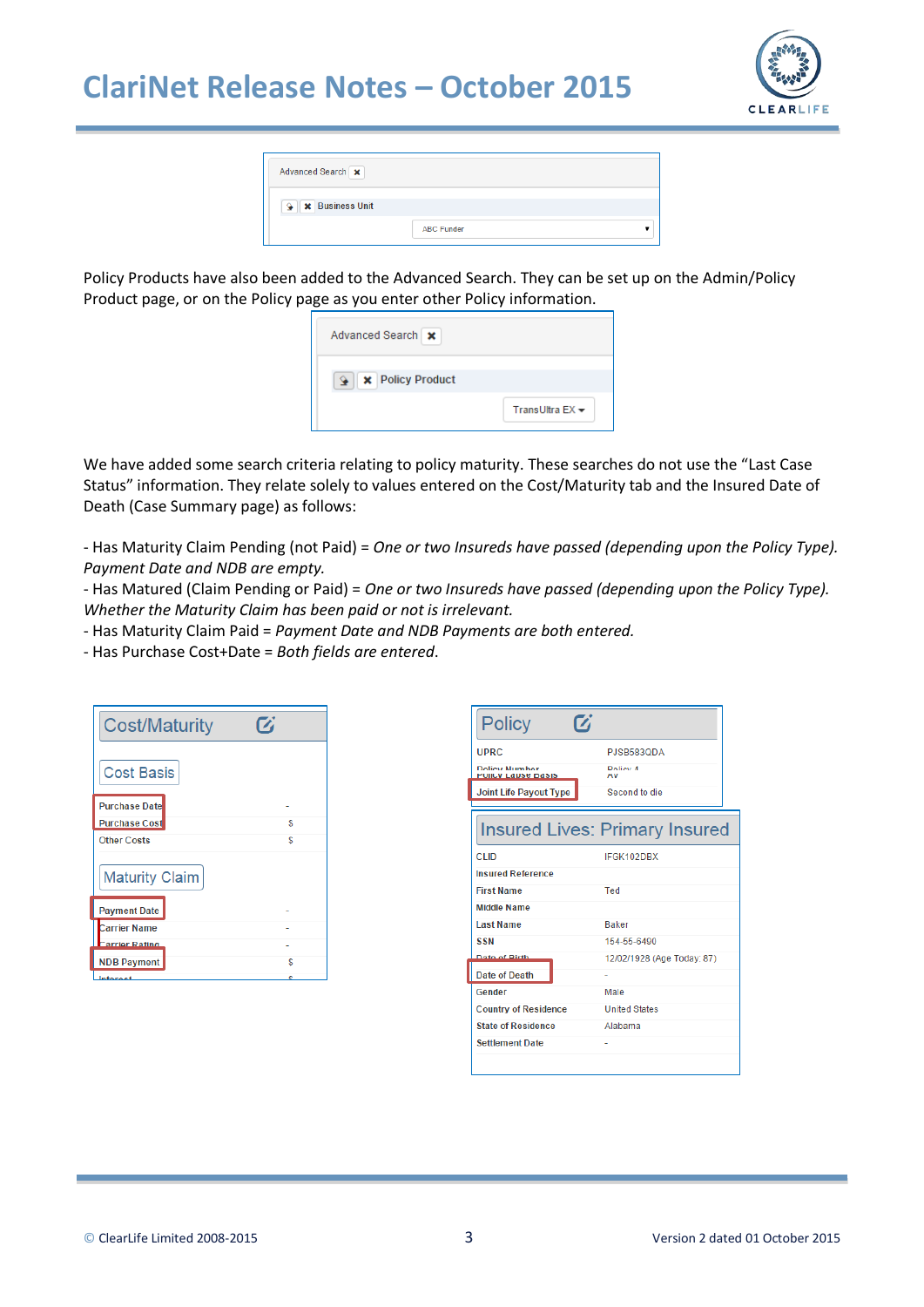

#### **4. [CL-4670] - Add Business Unit to Excel Portfolio Importer**

The Business Unit field has now been added to the Excel Portfolio importer. If you wish to update this field only for a set of Cases, an abbreviated version of the Excel portfolio importer can be used as shown below:

|   | Case Reference CaseA | CaseB                            | CaseC | Case 123      | <b>BlaBlaCase</b> |  |
|---|----------------------|----------------------------------|-------|---------------|-------------------|--|
|   | Business Unit        | ABC Funder ABC Funder ABC Funder |       | <b>Bank A</b> | <b>ABC Funder</b> |  |
| Þ |                      |                                  |       |               |                   |  |
|   |                      |                                  |       |               |                   |  |
|   |                      |                                  |       |               |                   |  |

# **5. [CL-4558] - Add Other & Other Payee to Price Allocation Recipients**

The Recipient in the Closing Transaction Price Allocation table can now be set to "Other" or "Other Payee":

| <b>Price Allocation</b> |  |
|-------------------------|--|
| * Recipient             |  |
| Other Payees            |  |
| * Payment Type          |  |
| Compensation/Fee        |  |
|                         |  |

The available choices now are:

- Seller
- Agent
- Broker
- Provider
- Carrier
- Lender
- Escrow Agent
- Irrevocable Beneficiary
- Beneficiary
- Insured
- Seller Spouse
- Other Payees
- Other

# **6. [CL-4667] - Allow user to see errors in COI calculation**

The premium calculator screen in ClariNet has been improved so that if there is an error during the COI calculation, instead of simply displaying an error, ClariNet will populate the "COI Account Value" tab, allowing you to see where the problem is likely to be occurring during the premium solving process.